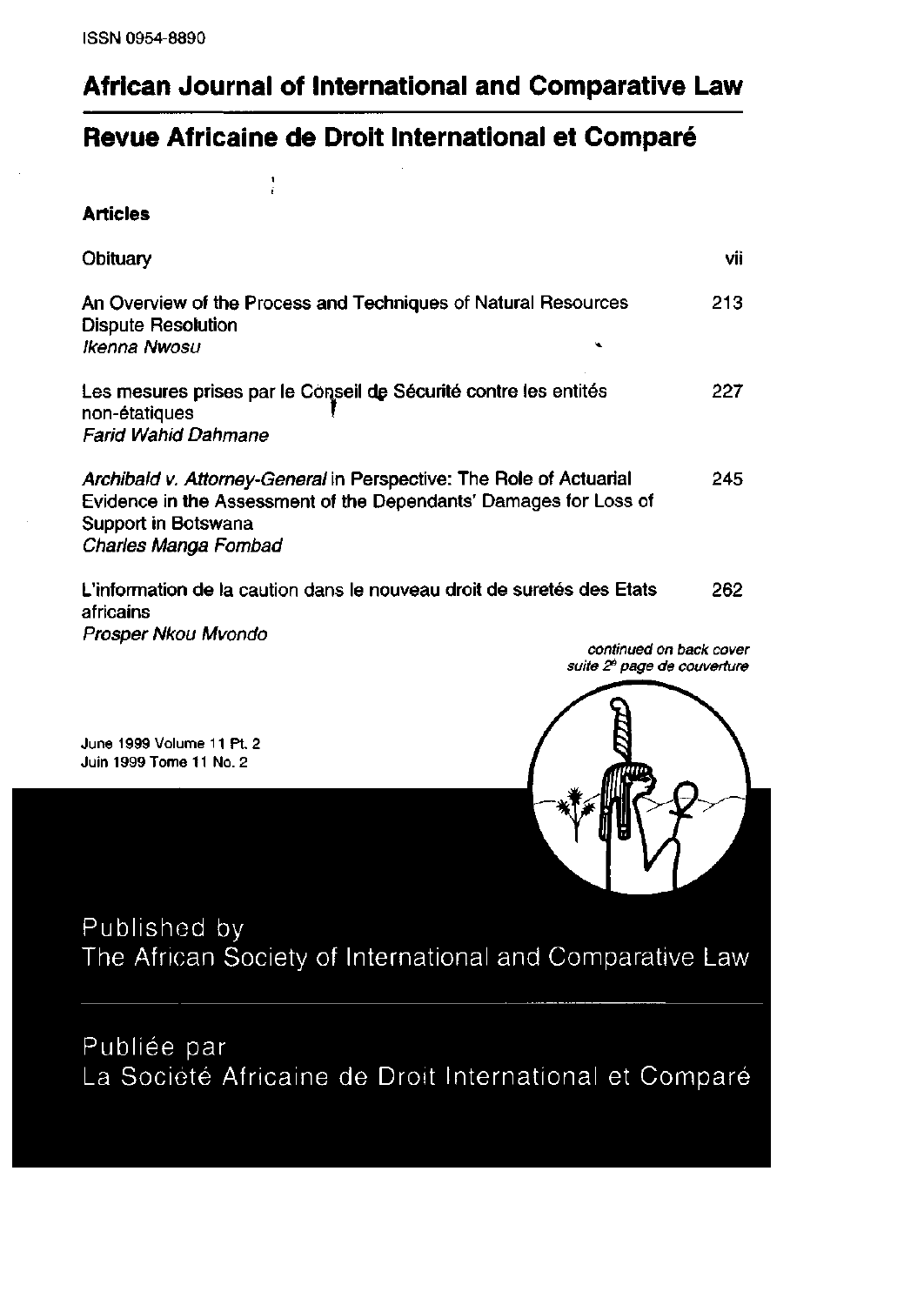## CONTENTS — SOMMAIRE

**Articles** 

| Obituary                                                                                                                                                                                | vii |
|-----------------------------------------------------------------------------------------------------------------------------------------------------------------------------------------|-----|
| An Overview of the Process and Techniques of Natural Resources<br>Dispute Resolution<br>Λ<br>¡kenna Nwosit                                                                              | 213 |
| Les mesures prises par le Conseil dqfSécunté contre les entités<br>non-étatiques<br>Farid Wahid Dahrnane                                                                                | 227 |
| Archibald v. Attorney-General in Perspective: The Role of Actuarial<br>Evidence in the Assessment of the Dependants' Damages for Loss of<br>Support in Botswana<br>Charles Manga Fombad | 245 |
| L'information de la caution dans le nouveau droit de suretés des Etats<br>africains<br>Prosper Nkou Mvondo                                                                              | 262 |
| Security of Tenure for Employees who Proceed on Maternity Leave<br>in Nigeria<br>Emeka Chianu                                                                                           | 285 |
| L'exécution des decisions judiciaires par les personnes morales de droit<br>public en droit judiciaire privé congolais<br>Vincent Kangulumba Mbambi                                     | 296 |
| Public Service Traditions and Tenure                                                                                                                                                    | 316 |
| Kholisani Solo                                                                                                                                                                          |     |
| <b>Readers' Comments - Commentaires</b>                                                                                                                                                 |     |
| La saisie des navires en droit algérien<br>Mohammed Benamar                                                                                                                             | 328 |
| The International Tribunal for the Law of the Sea: Some Comments<br>on the MW Saiga Case (Saint Vincent and the Grenadines v. Guinea)                                                   | 333 |